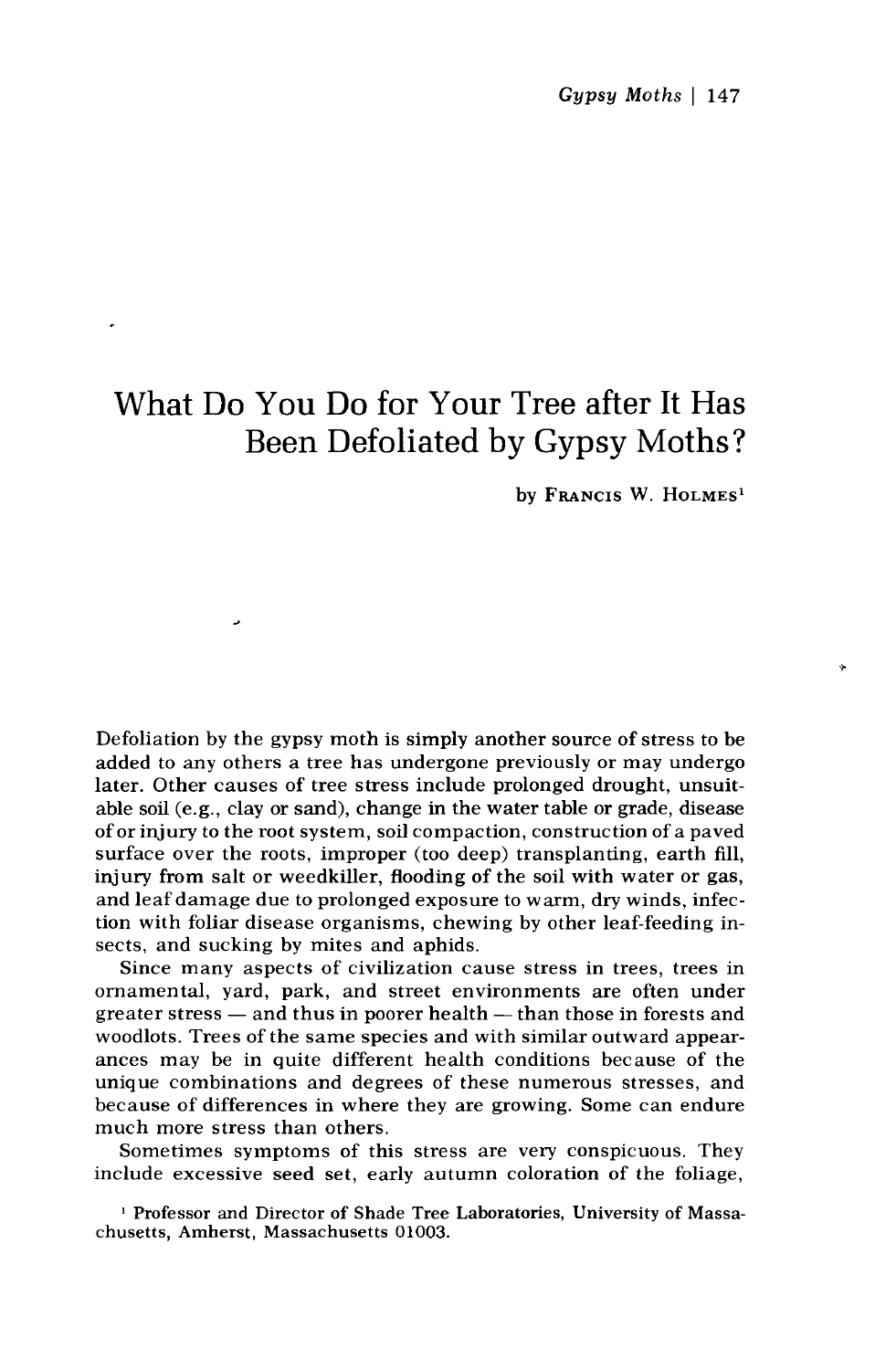

The gypsy moth  $a$  female with wings spread  $(1)$  and wings folded  $(2)$ ; a male with wings spread (3) and wings folded (4), a pupa (5); caterpillars (6, 7); a cluster of eggs on bark (8), several eggs, enlarged (9), and a single egg, greatly enlarged (10). From E. H. Forbush and C. H. Fernald, The Gypsy Moth (Boston, 1896), Plate 1.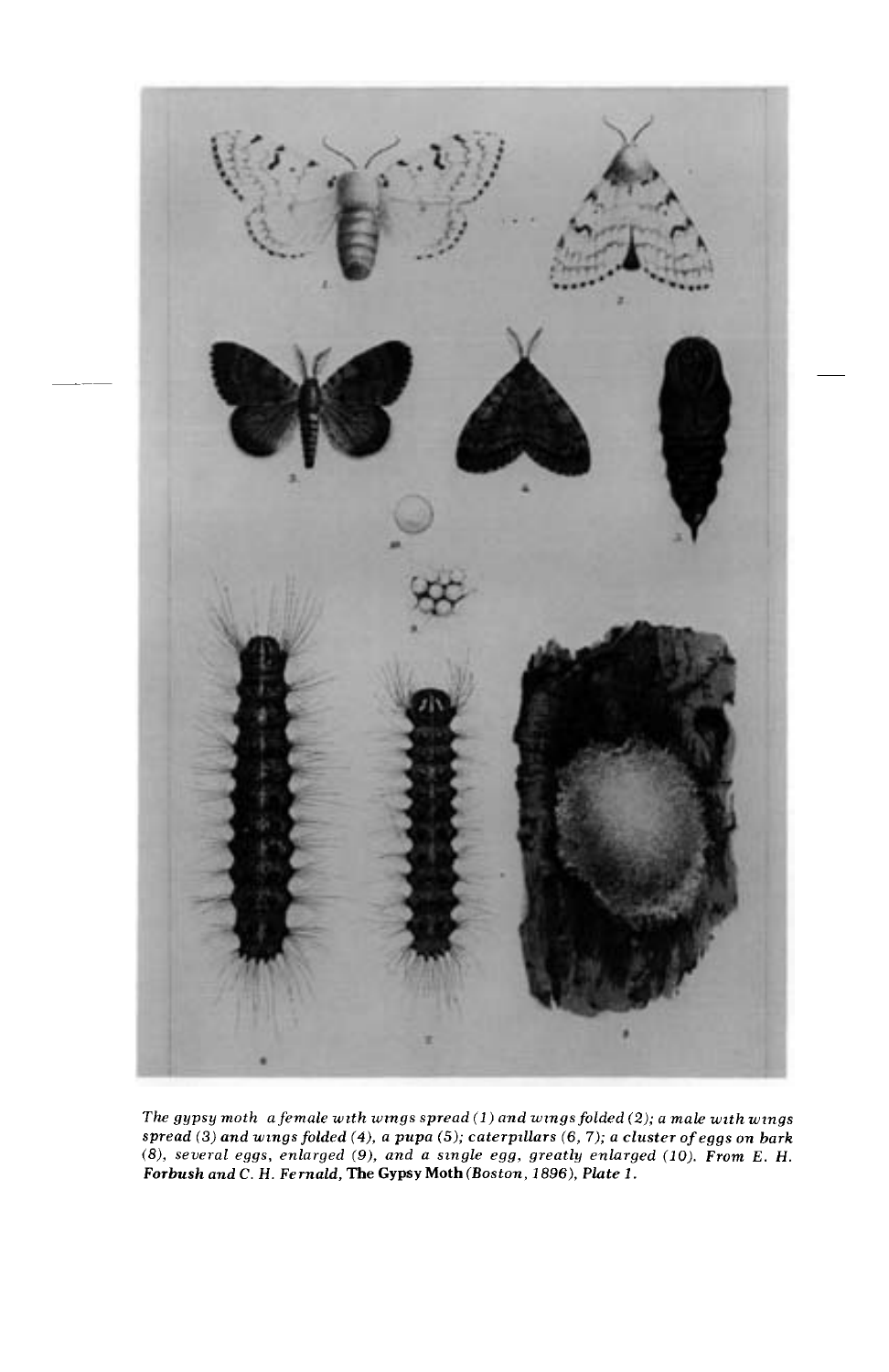

Trees in Arlington, Massachusetts, defoliated by gypsy moth caterpillars Photograph taken July 9, 1891. From E. H. Forbush and C. H Fernald, The Gypsy Moth (Boston, 1896), Plate 10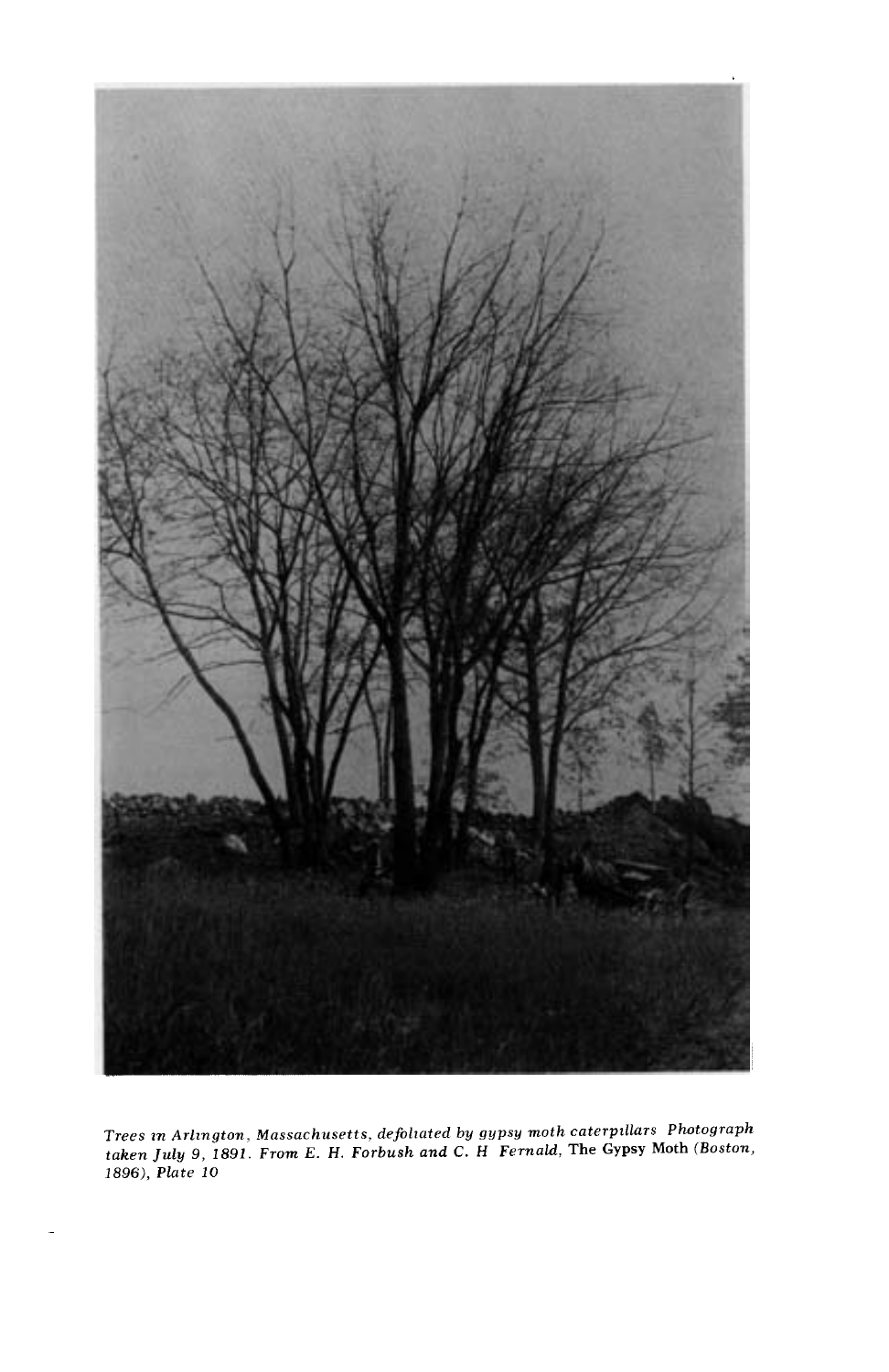## 150 | ARNOLDIA

early leaf fall (abscission), and fewer, smaller leaves in the spring. Other related symptoms include the presence of dead areas at the tips of evergreen needles, or "scorch" - dead areas at the outer margins and between the veins of broader leaves, leaving green only in stripes along the veins. Further stress leads to dieback of the top branches (called "stag-heading") and, eventually, to the death of the tree.

Stress increases a tree's susceptibility to attack by certain weaker (secondary) diseases and pests, like the shoe-string rootrot disease, the Cytospora canker disease, the two-lined chestnut borer, and various bark beetles. Most of these agents, and the organisms they may bring with them (especially the blue-stain fungi, brought to conifers by the bark beetles Ips and Dendroctonus), can ultimately kill a tree. Tree deaths ascribed to a secondary organism may have been triggered by a primary stress such as the gypsy moth.

When the gypsy moth defoliates a tree that is already under considerable stress from other causes, the tree may die relatively promptly. However, when the gypsy moth attacks an otherwise vigorous tree, the tree may or may not then be attacked by secondary organisms before it has a chance to recover its vigor during the following several growing seasons. Much depends upon whether the secondary pathogens or pests are in the vicinity at the right time. This uncertainty accounts for much of the variation in tree mortality that has confused some observers.

One effect of defoliation is a substantial decrease in the amount of food reserves stored in the tree. These reserves — ordinarily stored as starch in the roots of broad-leaved deciduous trees and to a certain extent in those of evergreen conifers as well — maintain the tree's life processes during winter dormancy and times of defoliation, when little or no food is produced. They also provide the energy and substance necessary when a new set of leaves is being put out, whether in early spring or at a less usual time.

In conifers considerable additional food reserves are stored in the older foliage, so defoliation not only deprives a conifer of its current food source but also removes significant amounts of its food reserves. In addition, conifers rarely refoliate in response to a complete defoliation. A single defoliation often proves fatal for a conifer, while hardwoods frequently live on after a first or even a second defoliation.

The fact that a hardwood tree clothes itself in a second set of foliage late in the growing season after gypsy moth defoliation ought not be a cause for rejoicing, however. Dr. Philip Wargo, of the U.S. Forest Service's Northeastern Forest Experiment Station in Hamden, Connecticut, has found data that confirm earlier suspicions: a tree commonly uses more of its food reserves to build a second set of leaves than it replaces through photosynthesis during the late summer and early fall.

The following spring such trees have even smaller leaves, and because the twig growth pushed out in the previous late summer did not harden off, it has often been killed by the winter cold. It would have been far better if enough leaf surface — no matter how ragged in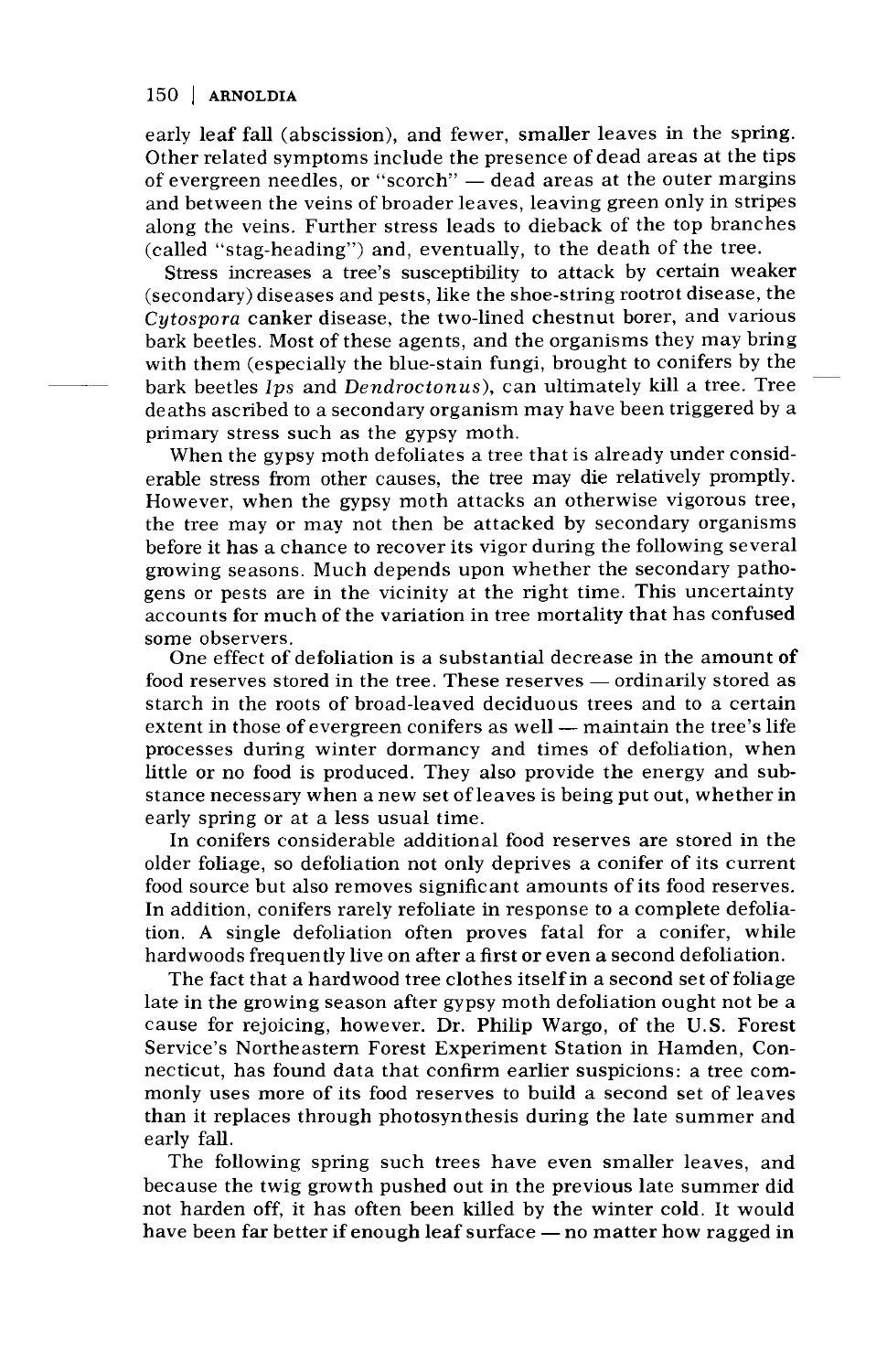

Men inspecting the Dexter elm in Malden, Massachusetts, for gypsy moth eggs After zntenszae efforts to clear this tree of eggs and caterpillars zn 1891 and 1892, it was free from them zn 1893. From E. H. Forbush and C. H. Fernald, The Gypsy Moth (Boston, 1896), Plate 36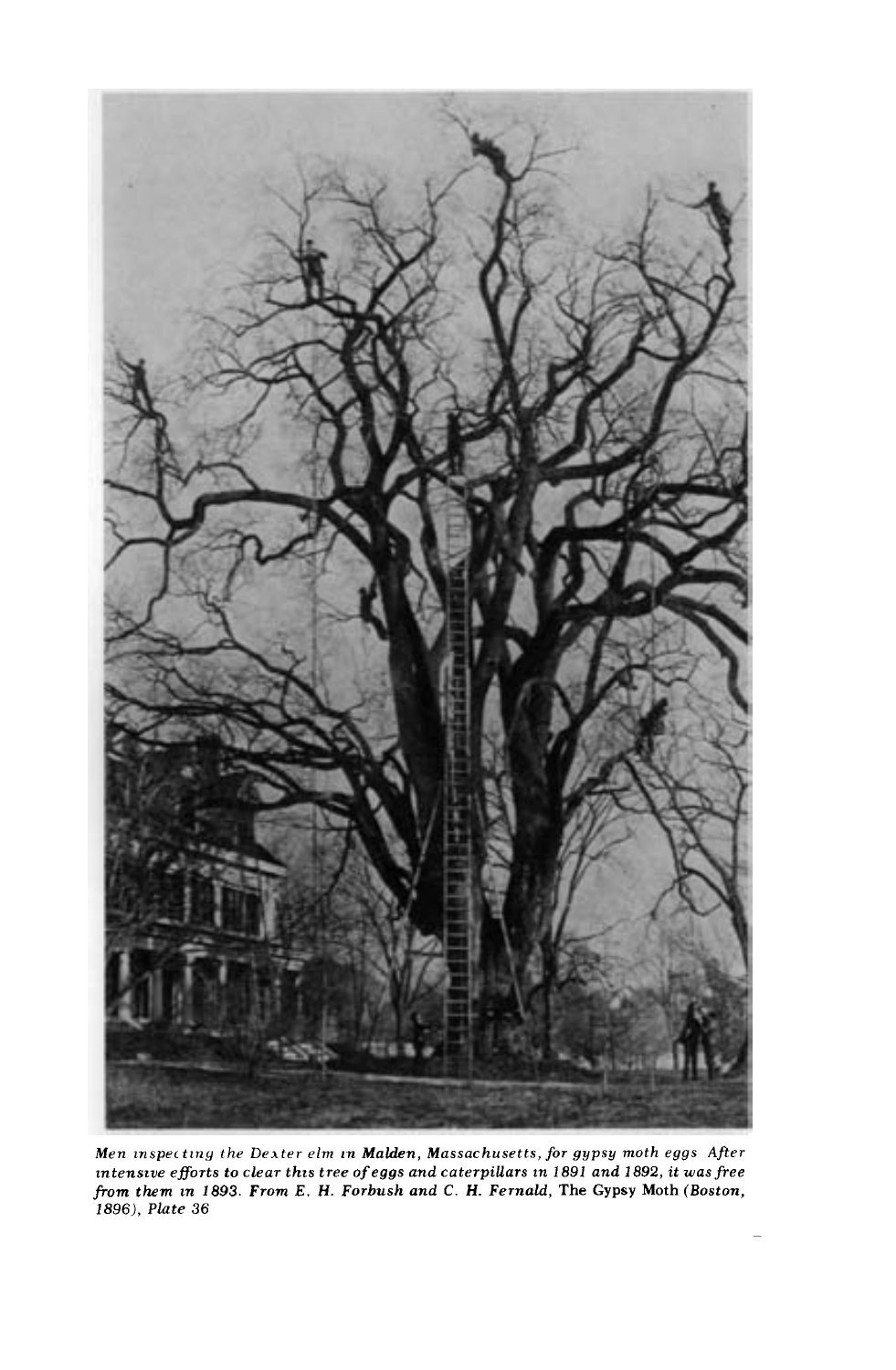## 152 | ARNOLDIA

appearance  $-$  had remained to prevent triggering the trees into putting forth the extra leaves.

What should you do, then, with a tree that has been weakened by defoliation from the gypsy moth? Do nothing different than you would do to help a tree weakened by anything else.

First, remove all present causes of stress. If the defoliation continued last year without any action on your part, that cause of stress is now gone  $-$  the gypsy moths left the tree last summer, when they had either completely removed the leaves from the tree or reached the end of their larval growth period and changed into adults. The stress, of course, continued after the insect-feeding injury had been completed.

You then need to protect the tree from all stress for several years. The most obvious stress to prevent in 1982 is another defoliation by the gypsy moth. Even if the 1982 defoliation occurs in a smaller total area than that of 1981, the effects will be more severe  $-$  many of the trees will be weaker due to last year's defoliation.

Trees that were defoliated last year should receive high priority for protection and should be treated like sick trees. You will need to decide which trees to treat for control of these caterpillars and which ones not to treat. You must also decide how important it is for the treated trees to survive — this will determine the material to use in the treatment.

In the case of broad-leaved deciduous trees that were not defoliated last year, are not under any severe stress from other causes, and are not of any historical or personal significance, partial defoliation can be accepted – provided that enough leaves remain to prevent the tree from squandering its remaining food reserves in a second set of 1982 leaves. Even if these trees lose all their leaves and refoliate, chances are that they will survive one such defoliation.

A description of the gypsy moth and its life history, together with a list of the insecticides  $-$  both chemical and biological  $-$  used against this insect and a discussion of other measures taken in its control, are in the circular  $Gypsy Moth.<sup>2</sup>$ 

The second step is feeding. Don't feed the tree immediately after defoliation! Feeding from approximately mid-June through September may force a flush of new growth that will be killed by the first frosts because it has not had time to go dormant and harden off. Fertilizer applications are ordinarily made to trees either in late fall or in spring after the ground thaws (i.e., from mid-October through May).

While compost and well-rotted manure are good fertilizers, commercial dry fertilizers are usually more readily obtainable and can be used under most circumstances. Those relatively high in nitrogen, such as are used for lawns, are considered best for most trees, although an ordinary garden fertilizer will do as a substitute. The impor tant point is to use a complete mix that includes nitrogen, phosphorus,

<sup>2</sup> All publications mentioned in this paper are available from Massachusetts County Extension offices or from the Shade Tree Laboratories. They have also been sent to every public and high school library in Massachusetts and to every municipal Tree Warden in the state.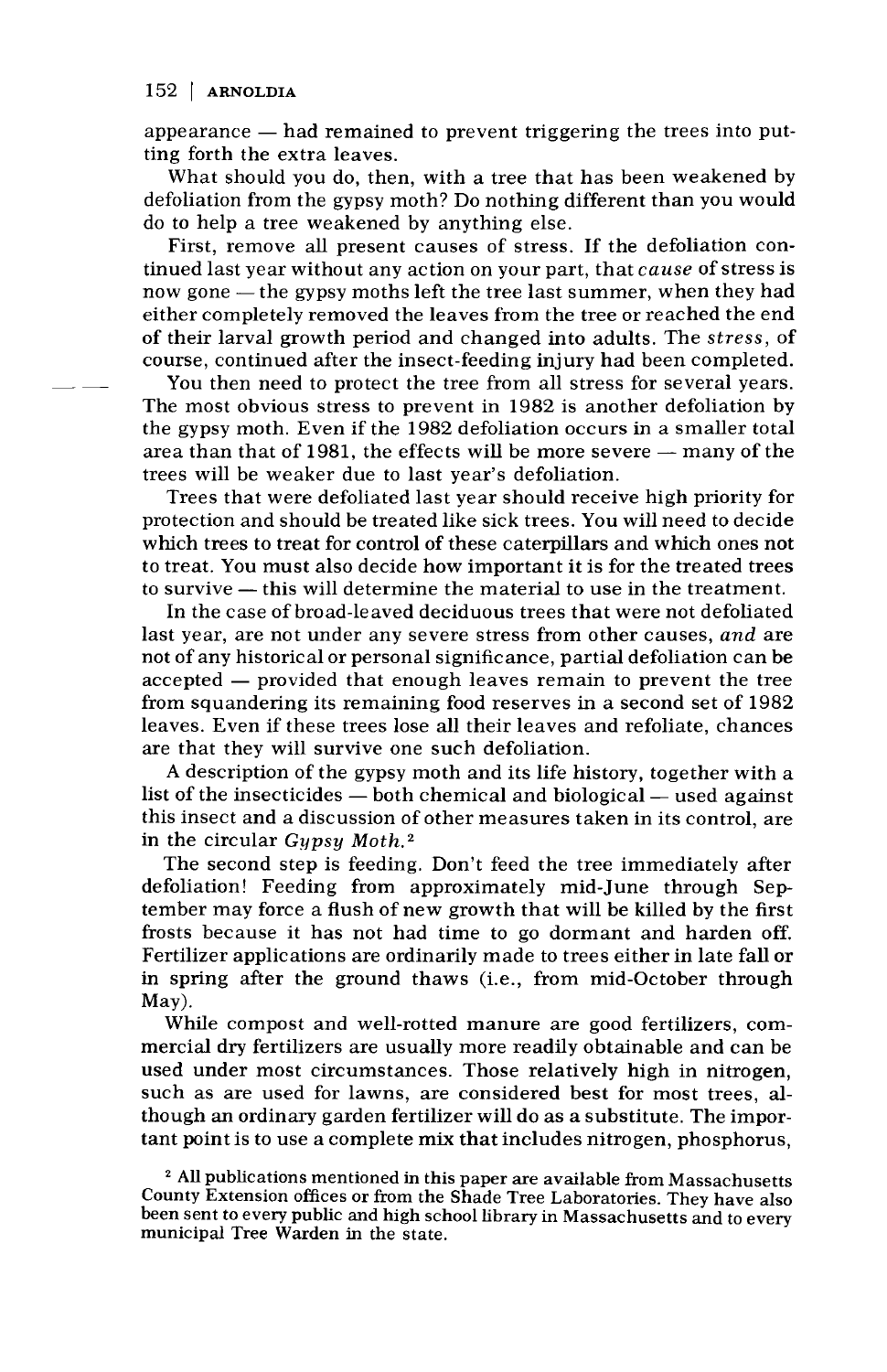

Injection of fertilizer into the ground Photograph courtesy of Frost and Higgins

and potassium. With members of the rose family  $-$  for example, apple, pear, crabapple, and mountain  $ash - avoid high-nitrogen fer$ tilizers because they make the tree more susceptible to the fireblight disease. Water-soluble or liquid fertilizers generally come in higher concentrations and can be applied with an injector attached to the garden hose. The beneficial effects of liquid fertilizers (dark green foliage) appear sooner, but those of dry fertilizers last longer.

To determine the amount of fertilizer to use, measure the diameter of the tree trunk four feet above the ground. Per diameter inch, use two to four pounds of fertilizer for trees with trunks six inches or more in diameter, and one to two pounds for smaller trees; for needle-type evergreens use the lower number of pounds. With water-soluble or liquid fertilizers follow the directions on the package.

Application is made through one-inch (or slightly larger) holes punched or drilled in the soil over the root system. A crowbar or a hollow tube may be used to make the holes, which should be 12 to 18 inches deep and about two feet apart, arranged in concentric circles starting one foot or more from the trunk and extending out at least as far as the spread of the branches. With larger trees, start farther from the trunk to avoid wounding the large roots.

Distribute the fertilizer equally among the holes, using a funnel (or a small can with the top edge bent to form a pouring spout) to prevent spilling fertilizer on the lawn and burning the grass. After you have put the fertilizer in, you may either fill the holes with topsoil or leave them open. Open holes will help air and water reach the roots; this effect is especially needed if the soil is hardened or packed down. Rain and soil moisture will distribute the fertilizer among the feeding roots.

You can use water-soluble or liquid fertilizers by inserting the injec tor at regular intervals as stated above and applying the fertilizer by water pressure. This method is easier than using dry fertilizer, if you have the necessary equipment. The water used to carry the fertilizer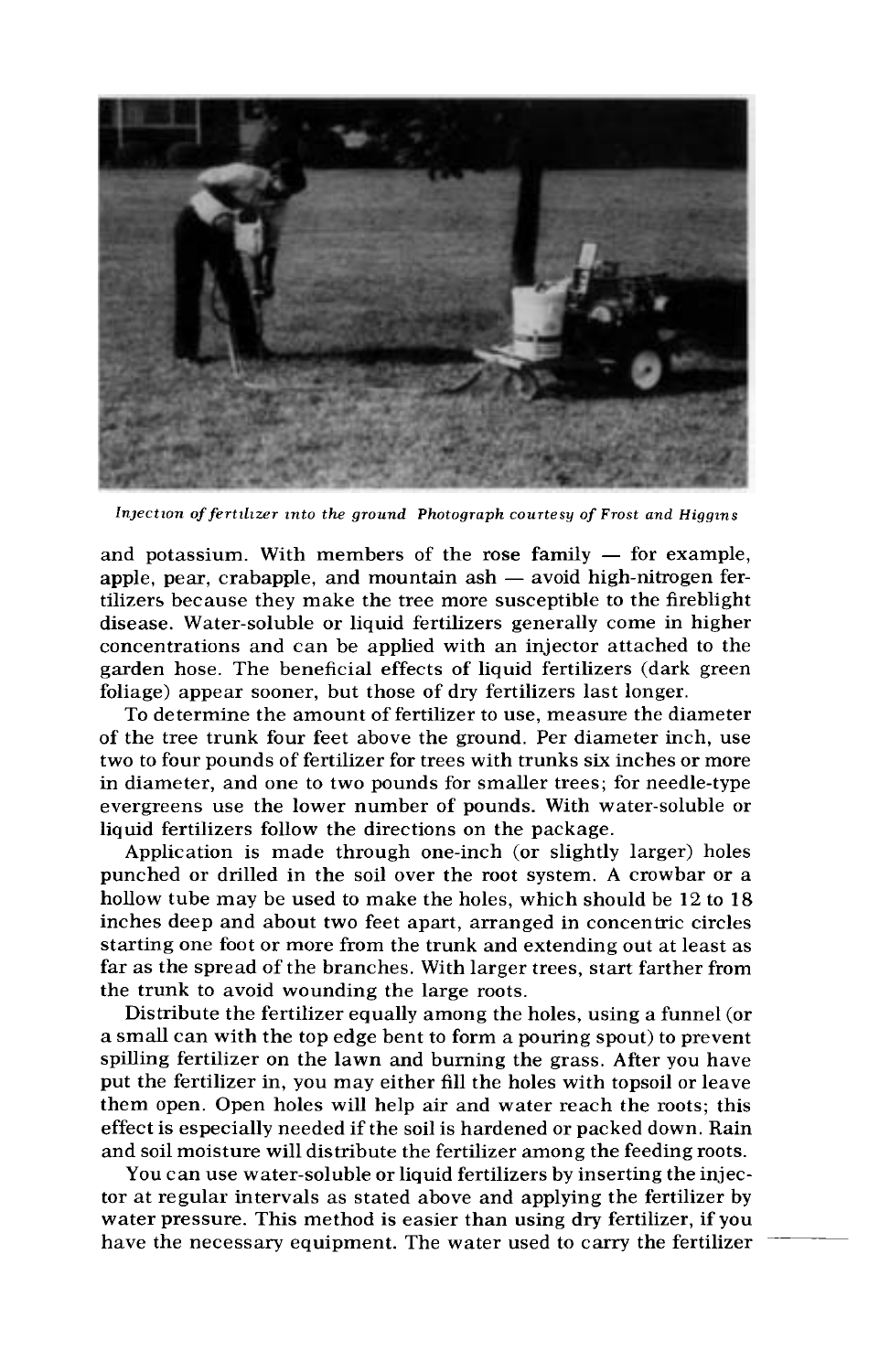

Apple trees in Swampscott, Massachusetts. The above photograph was taken August 15, 1891, after the trees had been defoliated by gypsy moth caterpillars The photograph on the opposite page shows the same trees m July, 1892, after the moths had been cleared from the area by agents from the Board of Agriculture From E. H. Forbush and C. H. Fernald, The Gypsy Moth (Boston,1896), Plates 37 and 38.

into the soil will help distribute the fertilizer and make it readily available to the plant.

How often you should fertilize a tree depends on the type of tree and how it responds to treatment. Generally it is safe to fertilize every two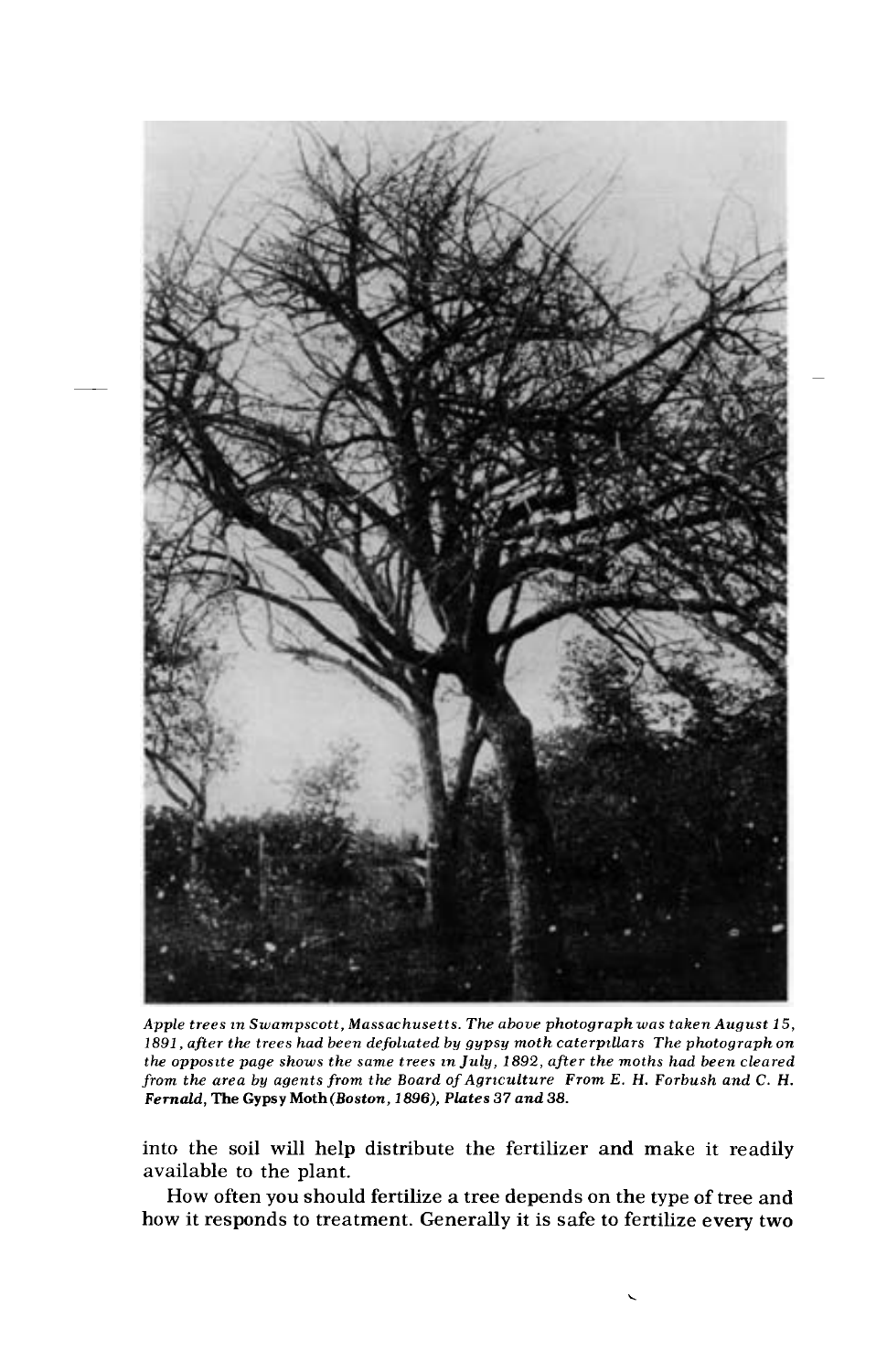

or three years. Fertilizer should not be used at the time of transplanting; instead, plantings should be made in a good-quality topsoil containing plenty of organic matter. After the tree has grown in this soil for two or three years, it may be included in the program of fertilizer